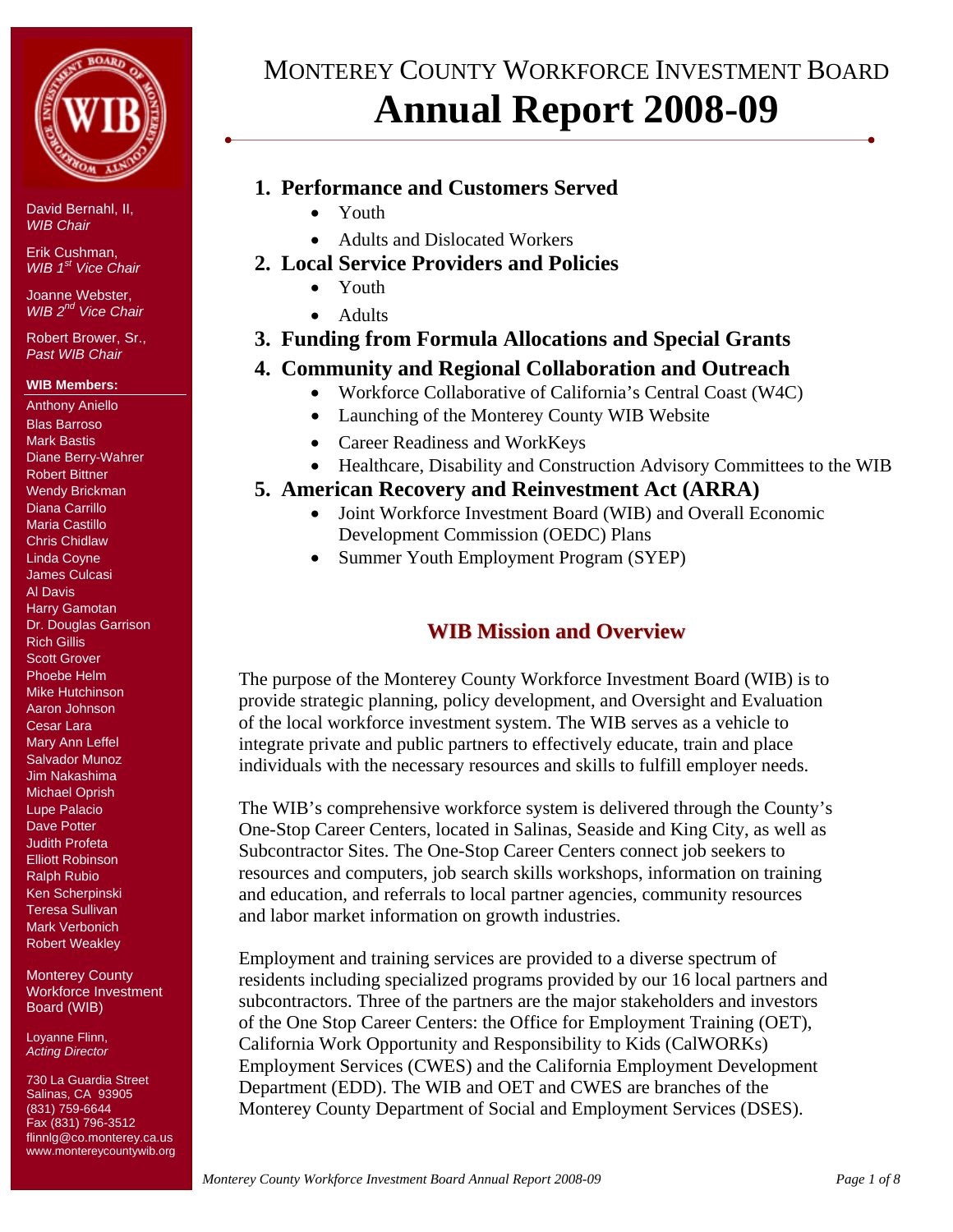

Erik Cushman, *WIB*  $1<sup>st</sup>$  *Vice Chair* 

Joanne Webster, *WIB 2nd Vice Chair* 

Robert Brower, Sr., *Past WIB Chair* 

## **WIB Members:**

Anthony Aniello Blas Barroso Mark Bastis Diane Berry-Wahrer Robert Bittner Wendy Brickman Diana Carrillo Maria Castillo Chris Chidlaw Linda Coyne James Culcasi Al Davis Harry Gamotan Dr. Douglas Garrison Rich Gillis Scott Grover Phoebe Helm Mike Hutchinson Aaron Johnson Cesar Lara Mary Ann Leffel Salvador Munoz Jim Nakashima Michael Oprish Lupe Palacio Dave Potter Judith Profeta Elliott Robinson Ralph Rubio Ken Scherpinski Teresa Sullivan Mark Verbonich Robert Weakley

Monterey County Workforce Investment Board (WIB)

Loyanne Flinn, *Acting Director* 

730 La Guardia Street Salinas, CA 93905 (831) 759-6644 Fax (831) 796-3512 flinnlg@co.monterey.ca.us www.montereycountywib.org

# **1. Performance and Customers Served**

The Department of Labor (DOL) granted California's request to implement **Common Performance Measures** in December 2007, modifying performance outcomes to three measures each for the Adult, Dislocated Worker and Youth programs. For 2008-09, Monterey County met or exceeded eight of the nine goals. The entered employment rate for Dislocated Workers was met at 94% of the goal. Percentages of successful outcomes and numbers of customers served for various populations in Program Year (PY) 2008-09 and PY 2007-08 are detailed below. Statewide percentages are included as well.

Youth: Placement in Employment or Education, Attainment of Degree or Certificate, Literacy or Numeracy Gains

| How many customers did we<br>serve?                                      |                               | 2008-2009 | 2007-2008      |
|--------------------------------------------------------------------------|-------------------------------|-----------|----------------|
| <b>Youth served</b>                                                      |                               | 203       | 350            |
| Are we helping our Youth<br>$(14-21)$ customers?                         | 2008-2009<br><b>Statewide</b> | 2008-2009 | 2007-2008      |
| % of Youth who attained their<br>diploma or GED                          | 70%                           | 62%       | 66%            |
| <b>Total Number</b>                                                      |                               | 97        | 116            |
| % on Public Assistance who<br>attained their diploma or GED              | 66%                           | 45%       | 68%            |
| <b>Total Number</b>                                                      |                               | 17        | 21             |
| % Disabled who attained their<br>diploma or GED                          | 61%                           | 78%       | 61%            |
| <b>Total Number</b>                                                      |                               | 43        | 38             |
| % of Youth placed in<br>employment or education                          | 69%                           | 69%       | 74%            |
| <b>Total Number</b>                                                      |                               | 122       | 134            |
| % of basic skills deficient<br>Youth obtaining literacy or<br>math gains | 44%                           | 71%       | 27%            |
| <b>Total Number</b>                                                      |                               | 21        | $\overline{7}$ |
|                                                                          |                               |           |                |
| <b>Average Annual</b>                                                    | <b>Since Nov</b>              | 2008      | 2007           |
| <b>Unemployment</b> in                                                   | 2009                          |           |                |
| <b>Monterey County</b>                                                   |                               |           |                |
|                                                                          | 12.1%                         | 8.5%      | 7.1%           |

## **www.montereycountywib.org**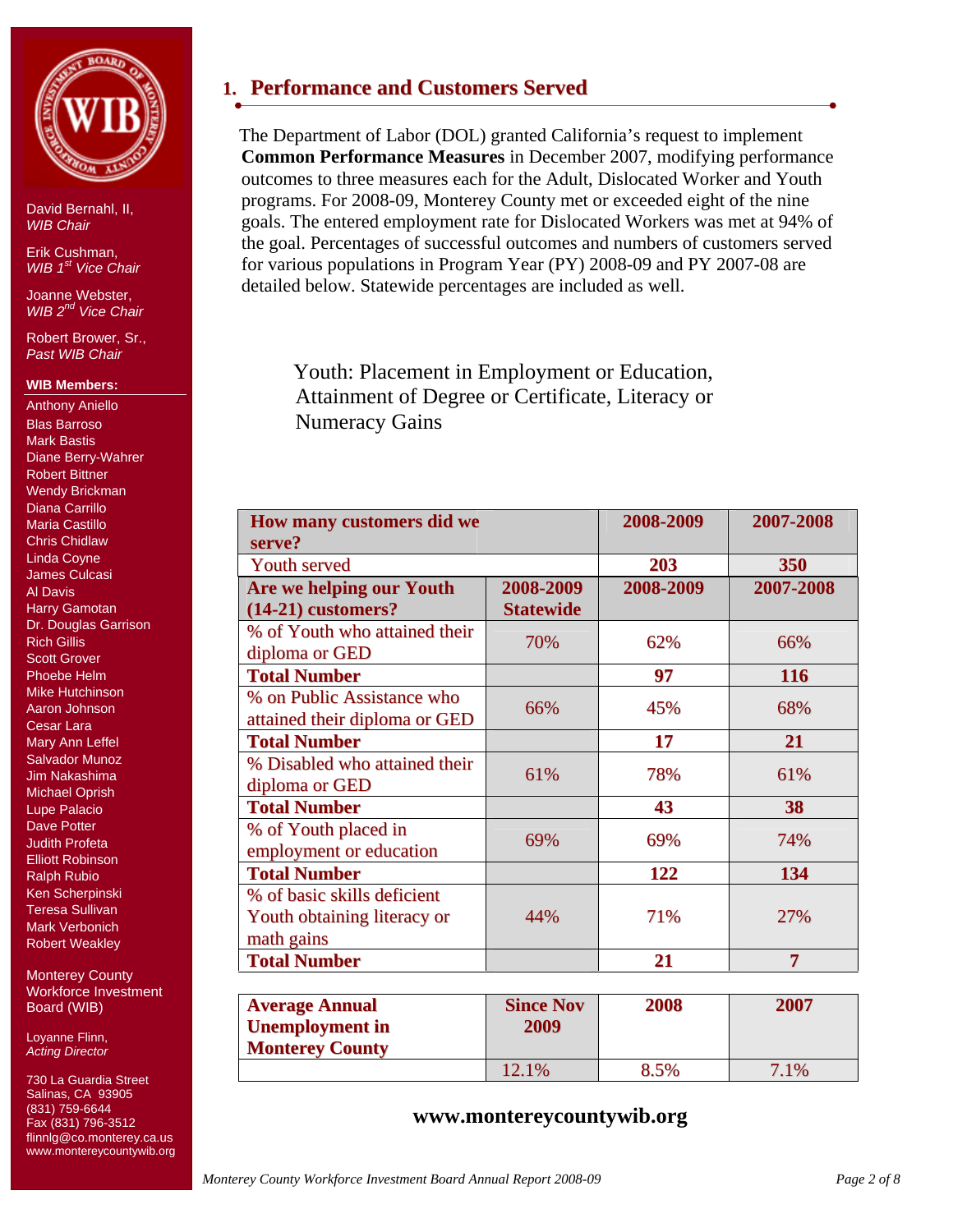

Erik Cushman, *WIB*  $1<sup>st</sup>$  *Vice Chair* 

Joanne Webster, *WIB 2nd Vice Chair* 

Robert Brower, Sr., *Past WIB Chair* 

## **WIB Members:**

Anthony Aniello Blas Barroso Mark Bastis Diane Berry-Wahrer Robert Bittner Wendy Brickman Diana Carrillo Maria Castillo Chris Chidlaw Linda Coyne James Culcasi Al Davis Harry Gamotan Dr. Douglas Garrison Rich Gillis Scott Grover Phoebe Helm Mike Hutchinson Aaron Johnson Cesar Lara Mary Ann Leffel Salvador Munoz Jim Nakashima Michael Oprish Lupe Palacio Dave Potter Judith Profeta Elliott Robinson Ralph Rubio Ken Scherpinski Teresa Sullivan Mark Verbonich Robert Weakley

Monterey County Workforce Investment Board (WIB)

Loyanne Flinn, *Acting Director* 

730 La Guardia Street Salinas, CA 93905 (831) 759-6644 Fax (831) 796-3512 flinnlg@co.monterey.ca.us www.montereycountywib.org Adult and Dislocated Worker: Entered Employment Rate, Retention Rate and Average Earnings

| How many customers did we serve?                   |                  | 2008-2009  | 2007-2008 |
|----------------------------------------------------|------------------|------------|-----------|
| <b>Adult customers served</b>                      |                  | 985        | 448       |
| <b>Dislocated Workers served</b>                   |                  | 720        | 230       |
| Do our customers get jobs?                         | <b>Statewide</b> | 2008-2009  | 2007-2008 |
| % of Adult customers who got jobs                  | 63%              | 78%        | 91%       |
| <b>Total Number</b>                                |                  | 251        | 258       |
| % of Dislocated Workers who got jobs               | 76%              | 74%        | 89%       |
| <b>Total Number</b>                                |                  | <b>130</b> | 192       |
| % on Public Assistance who got jobs                | 59%              | 80%        | 87%       |
| <b>Total Number</b>                                |                  | 24         | 27        |
| % of Veterans who got jobs                         | 62%              | 67%        | 95%       |
| <b>Total Number</b>                                |                  | 30         | 18        |
| % of Individuals with disAbilities who got<br>jobs | 56%              | 77%        | 83%       |
| <b>Total Number</b>                                |                  | 30         | 49        |

| What are our customers earning post-          | 2008-2009        | 2008-2009     | 2007-2008     |
|-----------------------------------------------|------------------|---------------|---------------|
| program?                                      | <b>Statewide</b> |               |               |
| (Average/Total for two quarters)              |                  |               |               |
| <b>Average earnings of Adult customers</b>    | \$16,364         | \$11,210      | \$11,204      |
| (six months)                                  |                  |               |               |
| <b>Total Post-program earnings Adult</b>      |                  | \$2.9 million | \$1.9 million |
| customers                                     |                  |               |               |
| <b>Average earnings of Dislocated Workers</b> | \$17,148         | \$14,969      | \$14,276      |
| (six months)                                  |                  |               |               |
| <b>Total Post-program earnings Dislocated</b> |                  | \$2.4 million | \$2.4 million |
| <b>Workers</b>                                |                  |               |               |
| % of Adult customers who remained             | 82%              | 77%           | 79%           |
| employed                                      |                  |               |               |
| <b>Total Number</b>                           |                  | 272           | 195           |
| % of Dislocated Workers who remained          | 86%              | 85%           | 82%           |
| employed                                      |                  |               |               |
| <b>Total Number</b>                           |                  | 169           | 184           |
| % on Public Assistance who remained           | 76%              | 71%           | 76%           |
| employed                                      |                  |               |               |
| <b>Total Number</b>                           |                  | 20            | 22            |
| % of Veterans who remained employed           | 80%              | 92%           | 90%           |
| <b>Total Number</b>                           |                  | 23            | <b>19</b>     |
| % of Individuals with disAbilities who        | 79%              | 71%           | 76%           |
| remained employed                             |                  |               |               |
| <b>Total Number</b>                           |                  | 29            | 25            |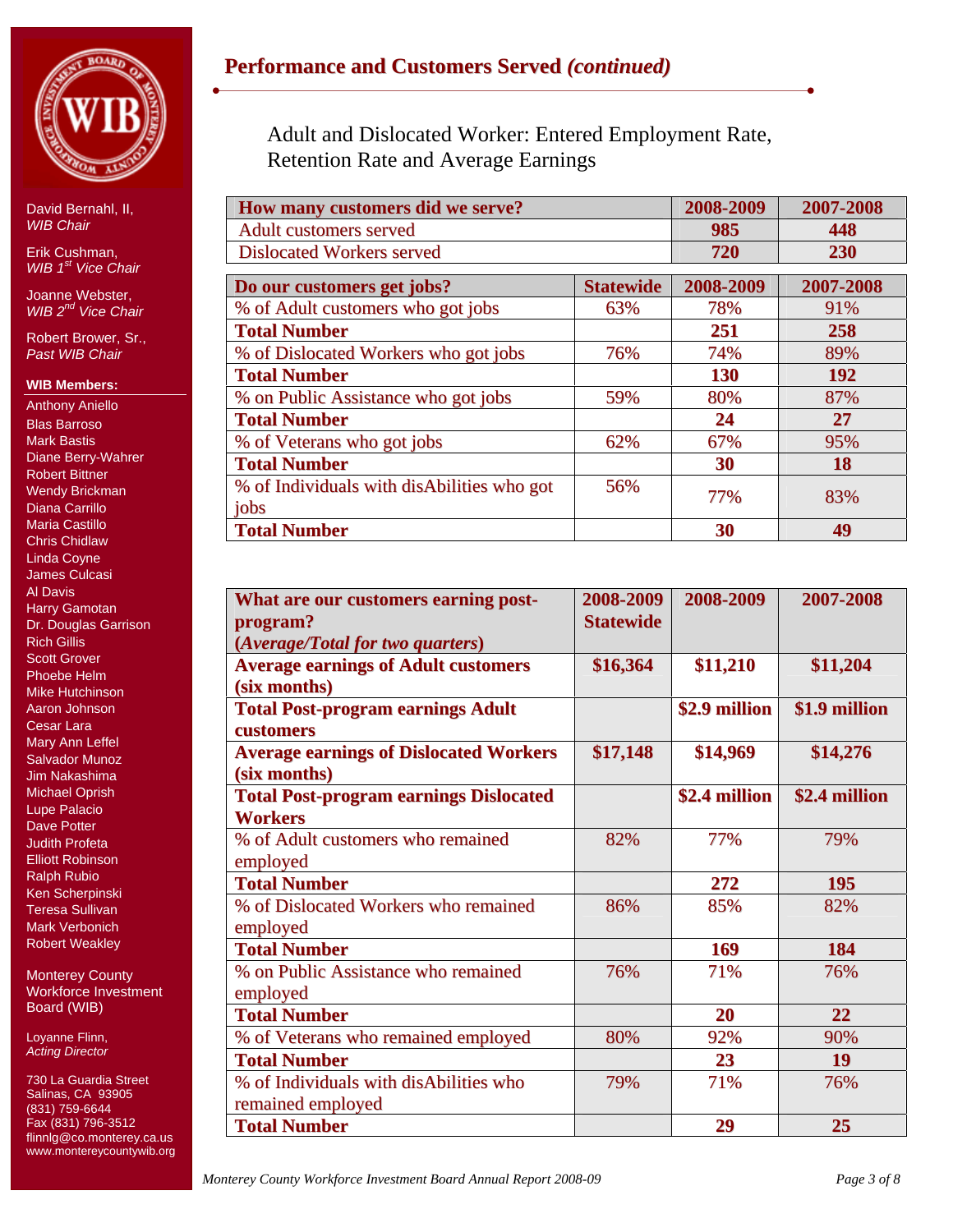

Erik Cushman, *WIB 1st Vice Chair*

Joanne Webster, *WIB 2nd Vice Chair* 

Robert Brower, Sr., *Past WIB Chair* 

## **WIB Members:**

Anthony Aniello Blas Barroso Mark Bastis Diane Berry-Wahrer Robert Bittner Wendy Brickman Diana Carrillo Maria Castillo Chris Chidlaw Linda Coyne James Culcasi Al Davis Harry Gamotan Dr. Douglas Garrison Rich Gillis Scott Grover Phoebe Helm Mike Hutchinson Aaron Johnson Cesar Lara Mary Ann Leffel Salvador Munoz Jim Nakashima Michael Oprish Lupe Palacio Dave Potter Judith Profeta Elliott Robinson Ralph Rubio Ken Scherpinski Teresa Sullivan Mark Verbonich Robert Weakley

Monterey County Workforce Investment Board (WIB)

Loyanne Flinn, *Acting Director* 

730 La Guardia Street Salinas, CA 93905 (831) 759-6644 Fax (831) 796-3512 flinnlg@co.monterey.ca.us www.montereycountywib.org

# **2. Local Service Providers and Policies**

The WIB solicits competitive bids for **youth providers** to compliment the services provided by the Office for Employment Training (OET) through the Monterey County One-Stop Career Center system. In PY 2008-09, the WIB awarded subcontracts to Turning Point of Central California (Turning Point) and Unity Care Group to serve economically disadvantaged youth. **Turning Point** provides services to youth with an emphasis placed upon the attainment of a high school diploma or GED. **Unity Care Group's** individual service strategy emphasizes the attainment of advanced educational credits, securing unsubsidized employment, and achieving the credentials necessary to secure positive performance outcomes.

**Turning Point –** \$200,000 to serve 43 youth *(In 2007-08, Turning Point received \$250,000)*

**Unity Care Group** – \$100,000 plus \$20,000 set aside for supportive services, to serve 80 youth *(In 2007-08, Unity Care received \$120,000)* 

The WIB extended subcontracts for 2008-09 with vendors providing services to the **hardest-to-serve Adult populations** throughout Monterey County:

**Arbor Employment & Training** \$208,000 plus \$40,000 set aside for On-the-Job Training to enroll 33

**Shoreline Workforce Development Services** \$170,000 plus \$40,000 set aside for On-the-Job Training to enroll 28

**Turning Point of Central California** \$261,486 plus \$64,328 set aside for On-the-Job Training to enroll 43

In August 2008, the Monterey County WIB adopted **local policies for tiered service levels, priority of service and economic self-sufficiency** for adults and subcontractors. Tier 1 services are available to anyone, are provided at the Monterey County One-Stop Career Centers and on the Virtual One Stop system (VOS) and do not require customer registrations or enrollment. Tier 2 staff assisted services require registration/enrollment and eligibility verification. Tier 3 training services are reserved for economically disadvantaged adults who are not considered to be self sufficient (Local Policy Bulletin 2008-1). Self sufficiency guidelines were updated from the 2003 California Budget Project projections to 2008 Insight Center for Community Economic Development projections. No priority of service is determined for Tier 1 and Tier 2 other than the priority to serve Veterans and disabled individuals (Local Policy Bulletin 2008-2). The local self-sufficiency standard for subcontractors is set at 150% of the Lower Living Standard Income Level (Local Policy Bulletin 2008-5)

## **www.montereycountywib.org**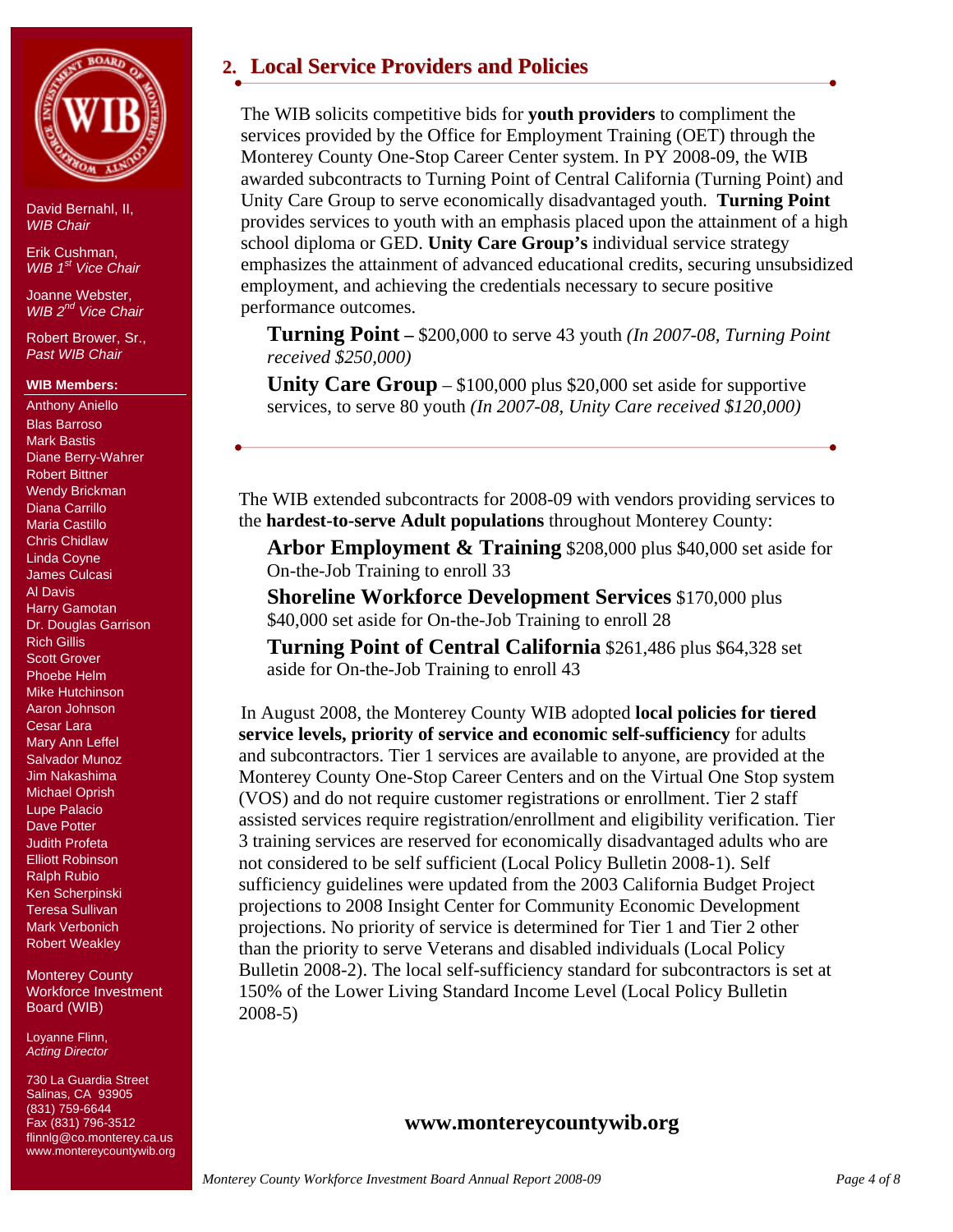

Erik Cushman, *WIB*  $1<sup>st</sup>$  *Vice Chair* 

Joanne Webster, *WIB 2nd Vice Chair* 

Robert Brower, Sr., *Past WIB Chair* 

## **WIB Members:**

Anthony Aniello Blas Barroso Mark Bastis Diane Berry-Wahrer Robert Bittner Wendy Brickman Diana Carrillo Maria Castillo Chris Chidlaw Linda Coyne James Culcasi Al Davis Harry Gamotan Dr. Douglas Garrison Rich Gillis Scott Grover Phoebe Helm Mike Hutchinson Aaron Johnson Cesar Lara Mary Ann Leffel Salvador Munoz Jim Nakashima Michael Oprish Lupe Palacio Dave Potter Judith Profeta Elliott Robinson Ralph Rubio Ken Scherpinski Teresa Sullivan Mark Verbonich Robert Weakley

Monterey County Workforce Investment Board (WIB)

Loyanne Flinn, *Acting Director* 

730 La Guardia Street Salinas, CA 93905 (831) 759-6644 Fax (831) 796-3512 flinnlg@co.monterey.ca.us www.montereycountywib.org

# **3. Funding from Formula Allocations and Special Grants**

|                                      | 2008-2009      | 2007-2008      |  |  |
|--------------------------------------|----------------|----------------|--|--|
| <b>Grant Name</b>                    | <b>Funding</b> | <b>Funding</b> |  |  |
| WIA Title I Adult                    | \$2,155,719    | \$1,959,779    |  |  |
| WIA Title I Youth                    | \$2,217,746    | \$2,040,545    |  |  |
| <b>WIA Title I Dislocated Worker</b> | \$2,157,297    | \$1,757,080    |  |  |
| <b>Total Allocations</b>             | \$6,530,762    | \$5,757,404    |  |  |
| <b>Rapid Response</b>                | \$164,550      | \$165,895      |  |  |
| <b>Special Rapid Response</b>        |                | \$538,252      |  |  |
| <b>Incentive Award</b>               |                | \$26,925       |  |  |
| CalGRIP (Competitive)                | \$500,000      |                |  |  |
| disAbility Program Navigator (DPN)   | \$72,000       | \$71,441       |  |  |
| <b>Independent Living Program</b>    | \$40,000       | \$55,000       |  |  |
| Cal Learn                            | \$240,000      |                |  |  |
| <b>CalWORKS</b>                      | \$200,000      |                |  |  |
| <b>Silver Star</b>                   | \$250,000      |                |  |  |
| <b>TAP</b>                           | \$233,000      |                |  |  |
| <b>Total Special Grants</b>          | \$1,699,550    | \$857,513      |  |  |
| TOTAL                                | \$8,230,312    | \$6,614,917    |  |  |

The State of California Workforce Investment Board and Governor's Office provide **Incentive Awards for Exemplary Performance** to local areas that meet the WIA performance goals.

**The Governor's Gang Reduction, Intervention and Prevention CalGRIP** project is **serving 100 youth** who are at-risk for gang involvement, gang-involved or gang members, and are 18-24 years old. Turning Point of the Central Coast, the Rancho Cielo Youth Campus, Salinas Adult School, Monterey County Behavioral Health and Probation Department, and local employers are key partners in this program and support participants' academic and employment achievement and opportunities. Supportive employment opportunities have been proven to reduce gang involvement, crime and violence so that communities and individuals thrive.

The **disAbility Program Navigator** (DPN) increases access for customers and knowledge and skill of staff regarding best practices and the American with Disabilities Act.

The **Independent Living Program, Cal Learn and CalWorks** project are in collaboration with other Department of Social and Employment Services (DSES) branches that provide services to foster youth, pregnant and parenting youth and Temporary Aid to Needy Families (TANF) participants.

The Office for Employment Training (OET) has developed a close relationship with community partners at the **Silver Star Resource Center** including the Monterey County Office of Education, the Probation Department, Behavioral Health, the District Attorney's Office, and Community Organizations such as Partners for Peace and Second Chance Youth Services. These agencies are part of a team that serve youth who are truant and at-risk of gang and criminal involvement. Services include comprehensive life skills, mental health and drug abuse counseling, and family education and employment services.

*Monterey County Workforce Investment Board Annual Report 2008-09* Page 5 of 8 *Page 5 of 8*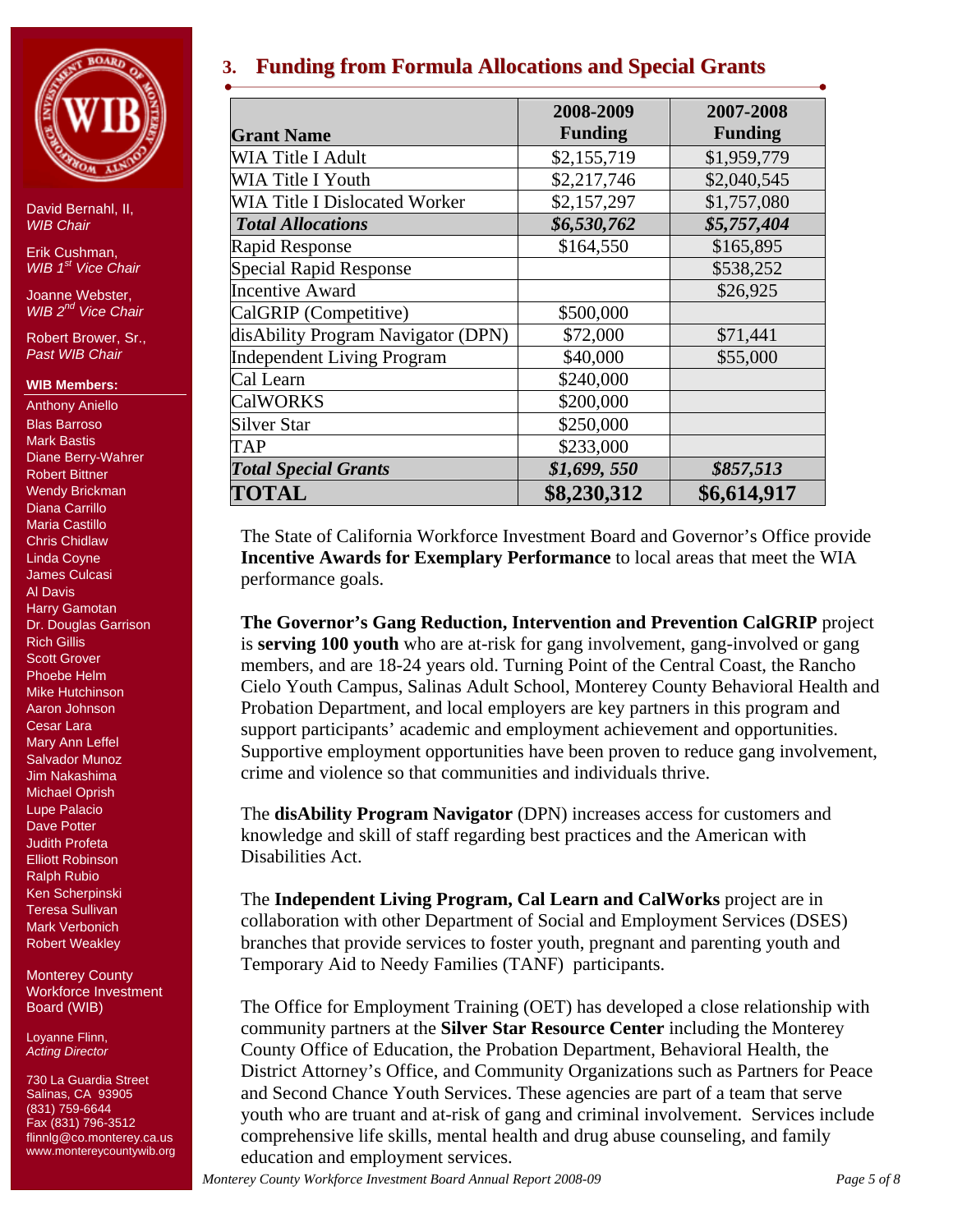

Erik Cushman, *WIB 1st Vice Chair*

Joanne Webster, *WIB 2nd Vice Chair* 

Robert Brower, Sr., *Past WIB Chair* 

## **WIB Members:**

Anthony Aniello Blas Barroso Mark Bastis Diane Berry-Wahrer Robert Bittner Wendy Brickman Diana Carrillo Maria Castillo Chris Chidlaw Linda Coyne James Culcasi Al Davis Harry Gamotan Dr. Douglas Garrison Rich Gillis Scott Grover Phoebe Helm Mike Hutchinson Aaron Johnson Cesar Lara Mary Ann Leffel Salvador Munoz Jim Nakashima Michael Oprish Lupe Palacio Dave Potter Judith Profeta Elliott Robinson Ralph Rubio Ken Scherpinski Teresa Sullivan Mark Verbonich Robert Weakley

Monterey County Workforce Investment Board (WIB)

Loyanne Flinn, *Acting Director* 

730 La Guardia Street Salinas, CA 93905 (831) 759-6644 Fax (831) 796-3512 flinnlg@co.monterey.ca.us www.montereycountywib.org

# **4. Community and Regional Collaborations and Outreach**

The WIB **Advertising & Public Relations** Committee supported the **Monterey County Business Council's (MCBC) "Best Places to Work" event**. At the event, more than 40 companies representing private, enterprise, nonprofit, and government organizations participated. Organizations were recognized in two categories for employers with 1-75 employees and for employers with more the 75 employees.

The **Monterey County One Stop Career Center** hosted major **job fairs and JobLink** networking sessions for individual job seekers to learn "first hand" from local employers about career opportunities. JobLink sessions are hosted at the Salinas and Seaside One-Stop locations with special presentations given by a variety of public and private employers. The One Stop Career Center's Retail Job Fair was held in September.

Significant progress has been made on a strategic, regional alliance with central coast counties. In February 2009, the Monterey County Workforce Investment Board reviewed and approved a Memorandum of Understanding (MOU) for the four-county **Workforce Collaborative of California's Central Coast (W4C)**. The MOU establishes a cooperative and mutually beneficial relationship among the local Workforce



Investment Boards of Ventura, Santa Barbara, San Luis Obispo and Monterey Counties to plan and implement **collaborative workforce funding efforts for regional industries**.

In May 2009, members of the W4C participated in a California Hospital Association (CHA) conference discussing the **future of allied health initiatives** and the importance of regional collaboration through the WIBs. The W4C and Ms. Webster, CHA Workforce Committee *Chair*, WIB *Vice-Chair* and HART *Chair*, were presenters.

The W4C plus Santa Cruz and San Benito Counties applied for funding provided by the California Endowment to the California Workforce Association (CWA). As one of five regional collaboratives that were awarded, the W4C received **\$44,000 to develop regional strategic plans with key stakeholders to increase the diversity of the healthcare workforce**.

The **new Monterey County WIB website (**www.montereycountywib.org) **launched in January 2009,** provides a central location for businesses, individuals and job seekers to get information on workforce solutions, training and education. It also provides contact and referral information to partner agencies, grants and community resources, as well as labor market statistics on industries in Monterey County.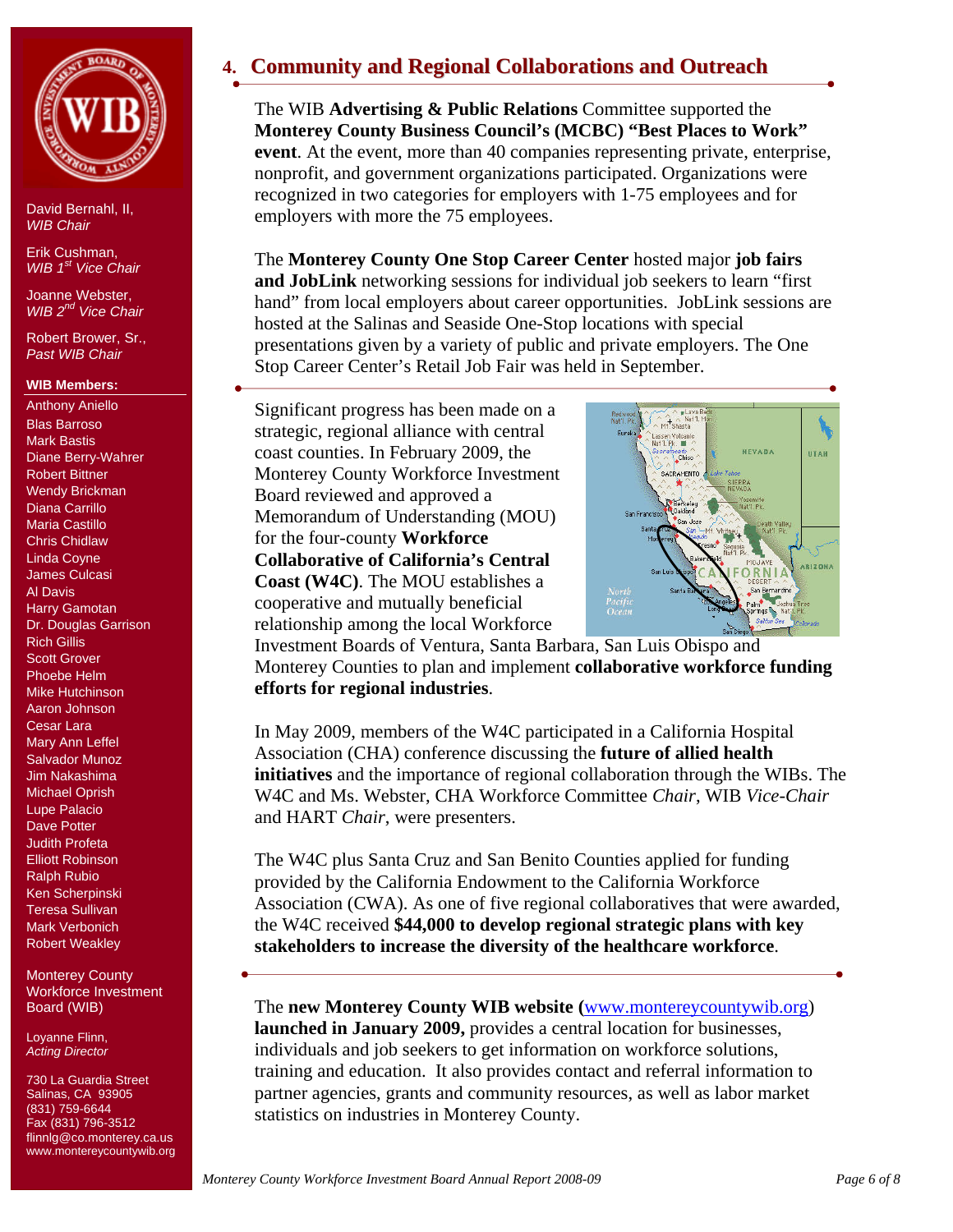

Erik Cushman, *WIB 1st Vice Chair*

Joanne Webster, *WIB 2nd Vice Chair* 

Robert Brower, Sr., *Past WIB Chair* 

## **WIB Members:**

Anthony Aniello Blas Barroso Mark Bastis Diane Berry-Wahrer Robert Bittner Wendy Brickman Diana Carrillo Maria Castillo Chris Chidlaw Linda Coyne James Culcasi Al Davis Harry Gamotan Dr. Douglas Garrison Rich Gillis Scott Grover Phoebe Helm Mike Hutchinson Aaron Johnson Cesar Lara Mary Ann Leffel Salvador Munoz Jim Nakashima Michael Oprish Lupe Palacio Dave Potter Judith Profeta Elliott Robinson Ralph Rubio Ken Scherpinski Teresa Sullivan Mark Verbonich Robert Weakley

Monterey County Workforce Investment Board (WIB)

Loyanne Flinn, *Acting Director* 

730 La Guardia Street Salinas, CA 93905 (831) 759-6644 Fax (831) 796-3512 flinnlg@co.monterey.ca.us www.montereycountywib.org

# **Community and Regional Collaborations & Outreach** *(continued)*

In October 2009, the **Monterey County WIB website** was recognized by W3 Awards for its outstanding and creative website, announced by the International Academy of the Visual Arts.

The Monterey County Business Council (MCBC) in partnership with the Monterey County Business Education Research Institute (MCBERI) developed a **Central Coast Career Readiness Consortium** aimed at utilizing the Career Readiness Certificate Program to certify worker skills. The consortium is comprised of businesses, government agencies, educational entities and not-for-profits to include the Salinas Union High School District (ROP), Soledad Adult School, **Workforce Investment Board** and **One Stop Centers**, Monterey County Office of Education Alternative Education Program, Monterey Peninsula College, CSUMB, the County of Monterey, and Office Star Training Centers. The Career Readiness Certificate Program includes the following:

**WorkKeys:** Provides comprehensive assessments for measuring, communicating and improving the common real-world skills required for success in the workplace. The assessment testing focuses on three skills: Applied Mathematics, Reading for Information and Locating Information. These three skills are needed in 85% of all jobs to be successful for entrylevel employment, job retention and promotions.

**Worldwide Interactive Network (WIN):** Online remedial training available for Applied Technology, Writing, Business Writing, Observation, Teamwork, Listening, and Work Habits (Soft Skills).

The **Healthcare Advisory RoundTable (HART)** reconvened in June 2009. HART will be working on local initiatives as well as collaborating regionally with the W4C. The committee is made up of healthcare professionals from community and private hospitals, proprietary schools, community colleges, healthcare labor unions, businesses, and One-Stop partners.

## **Construction Trades Training Roundtable (CTTR)**

The Construction Trades Training Program accomplished several goals along with graduating Pre-Apprenticeship classes of students prepared to succeed in the construction industry. Collaboration was increased with organizations offering strategic partnership opportunities. Regular communications with local building departments generate data related to construction needs. An accredited teacher and seasoned veteran in the construction industry was hired as the Program Coordinator/Instructor at the new location: Monterey Adult School - Cabrillo Family Resource Center located at 1995 La Salle in Seaside.

In October 2008 the **disAbility Advisory Committee (DAC),** in partnership with the **Monterey County Committee for the Employment of People with Disabilities** (MCCEPD), hosted their Annual Employer Recognition event to celebrate the success of the employer community in the employment and retention of individuals with disabilities. Highlights of the event included presentation of awards from elected officials to honor eight local employers